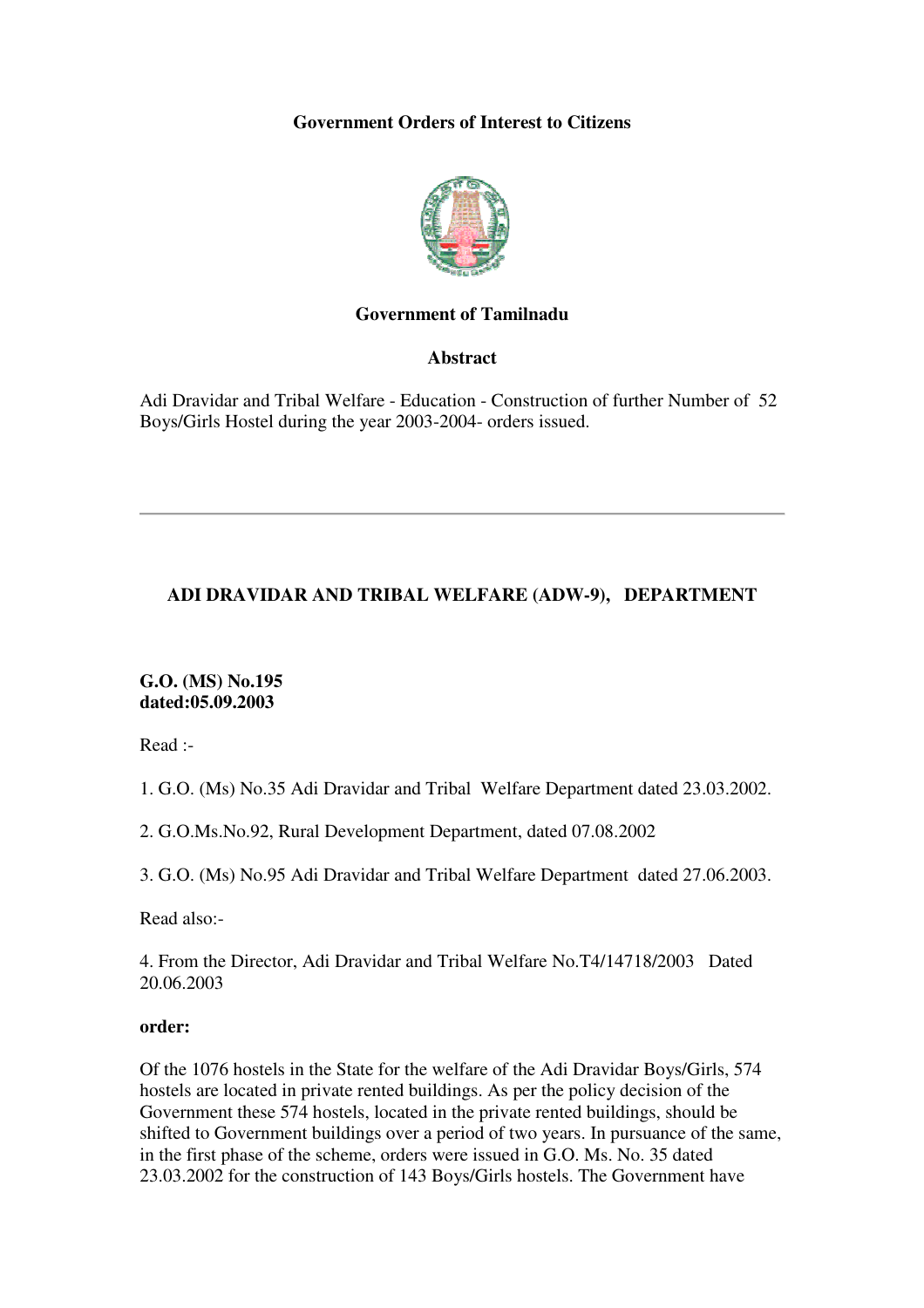decided to construct Government buildings to 150 hostels during 2003-2004. Orders have already been issued in the G.O. third read above for the construction of 98 hostels during 2003-2004 in the first instance, where the sites were readily available. In his letter fourth read above, the Director A.D.W has now submitted proposals for the construction of the remaining 52 hostels, after obtaining availability of site particulars from the District Adi Dravidar Welfare Officers, for the consideration of the Government.

2. In pursuance of the orders issued in G.O.Ms.No.3, Backward Classes, Most Backward Classes and Minorities Welfare Department, dated 20.02.2002, the cost of construction of a hostel has been estimated at Rs.31.50 lakhs. The same estimates and type design approved for the hostels proposed for the hostels under the Backward Classes, Most Backward Classes and Minorities Welfare Department shall apply for the hostel buildings of Adi Dravidar and Tribal Welfare Department as proposed in Para 1 above. The Government sanction an expenditure of Rs.16.38 crores (Rupees sixteen crores and thirty eight lakhs only) (i.e.) at the rate of Rs. 31.50 lakhs (Rupees Thrity One Lakhs and Fifty Thousand only) per hostel for the construction of 52 hostels as detailed in the annexure to this order.

3. In the G.O. 2nd read above, orders have been issued allotting a sum of Rs. 5 lakhs from M.L.A's Constituency Fund for the construction of Adi Dravidar Boys/Girls hostel in each of the M.L.A's Constituency. The 52 Boys/Girls hostels listed out in the Annexure to this order lie in 42 M.L.A Constituencies. Out of the expenditure sanctioned in Para 2 above, a sum of Rs.2.10 crores (Rupees two crores and ten lakhs only) shall be met from the M.L.A Constituency fund. The balance amount of Rs 14.28 crores (Rupees fourteen crores and twenty eight lakhs only) shall be met from the Budget provision of Rs.39.8972 crores available for this purpose in Budget Estimate 2003-04 with loan assistance from HUDCO.

4. The expenditure for Rs.14.28 crores (Rupees fourteen crores and twenty eight lakhs only) as mentioned in Para 3 above is debitable to the following head of account as detailed below:-

"4225 Capital outlay on Welfare of Scheduled Castes, Scheduled Tribes and Other Backward Classes - 01. Welfare of Scheduled Castes - 277. Education - Schemes in the Tenth Five Year Plan - II. State Plan. JA. Construction of hostel for Scheduled Castes. 16. Major works".

(D.P. Code No. 4225 01 277 JA 1603.)

by contra credit to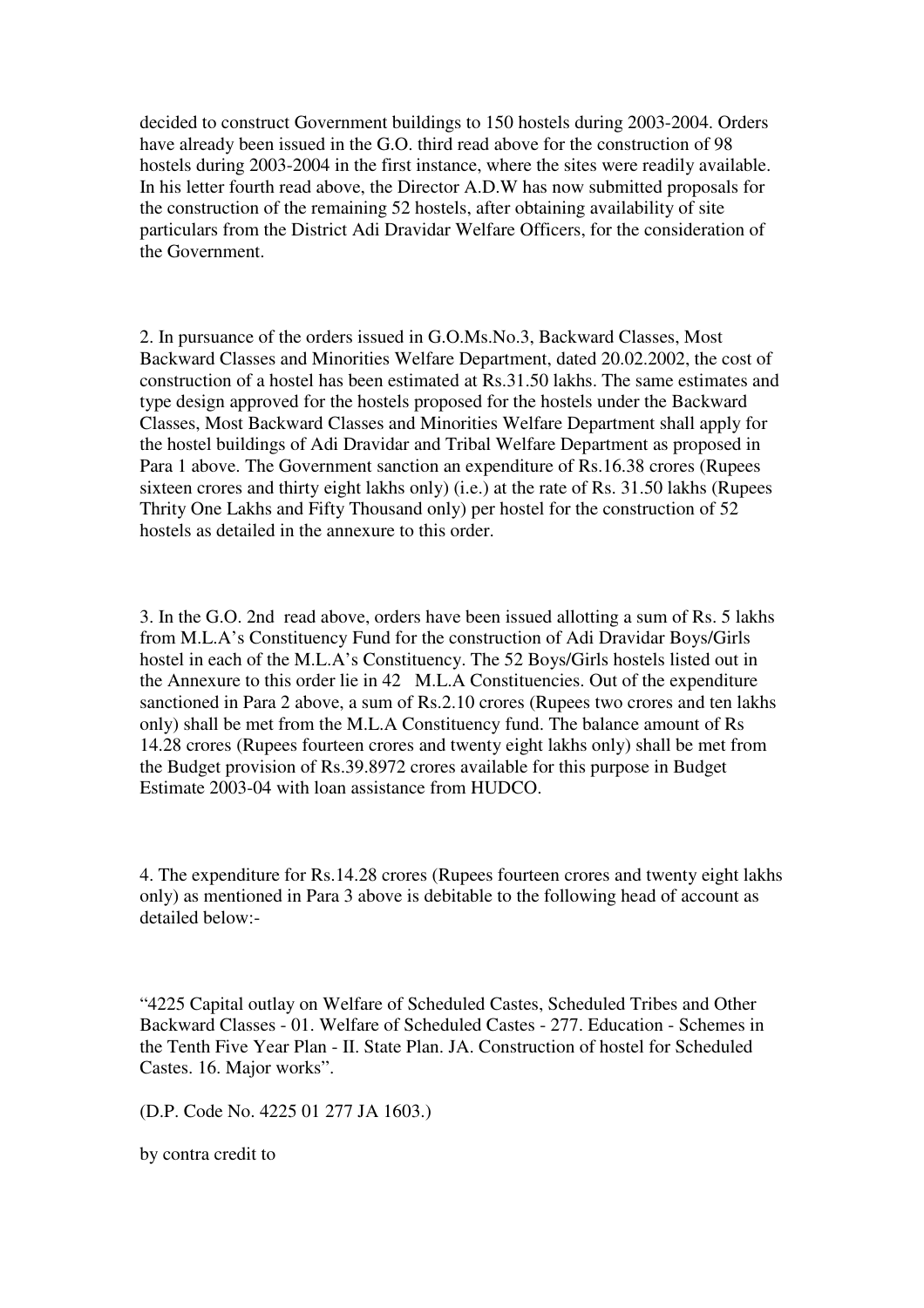"K. Deposits and Advance - (b) Deposits not bearing interest - 8443.00 - Civil Deposits – 800 Other Deposits - AE. Deposits of Government Companies and Corporations, etc. 52. Deposits of Tahdco"

(D.P.Code 8443 00 AE 520E (Receipt)

(D.P.Code 8443 00 AE 5200 (Out go)

5. Necessary additional funds to the tune of Rs.145.28 lakhs (Rupees One Hundred and Forty Five Lakhs and Twenty Eight Thousand only) will be provided in Revised Estimate/Final Modified Appropriation 2003-2004. Pending provision of funds in Revised Estimate/Final Modified Appropriation 2003-2004, the Director of Adi Dravidar Welfare is authorised to incur the said expenditure. The Director, Adi Dravidar Welfare is requested to send necessary proposals to the Government at the appropriate time so to include the said additional expenditure in the first Supplementary Estimate.

6. The Director, Adi Dravidar Welfare is directed to hand over the respective sites for the construction of the hostels, free of cost to the Managing Director, TAHDCO. He shall also monitor the construction activities, ensure that the quality of construction satisfies the approved norms and review the progress periodically and send a monthly periodical progress report to the Government till all the works are completed in all aspects.

7. The Government permit the Director of Adi Dravidar Welfare to file loan application to HUDCO for construction of Adi Dravidar Welfare hostels and also authorize to get the loan from HUDCO and deposit it in the State Government Account. The Government also direct that the construction of Adi Dravidar Welfare hostels should begin only after obtaining the loan assistance from HUDCO.

8. The Director of Adi Dravidar Welfare shall send necessary budgetary proposals to Government in Finance Dept. for making necessary provisions in the Budget every year till the entire loan with interest is repaid to HUDCO. The Director of Adi Dravidar Welfare is also requested to maintain a separate account for this purpose. He is also requested to pay interest and repay principal as per payment schedule of HUDCO.

9. This order issues with the concurrence of the Finance Department - vide its U. O. No.488/ Finance D.S. (VNP)/03 dated 05.09.2003 and the additional sanction ledger No.417.

#### (BY ORDER OF THE GOVERNOR)

**P.SELVAM, SECRETARY to GOVERNMENT**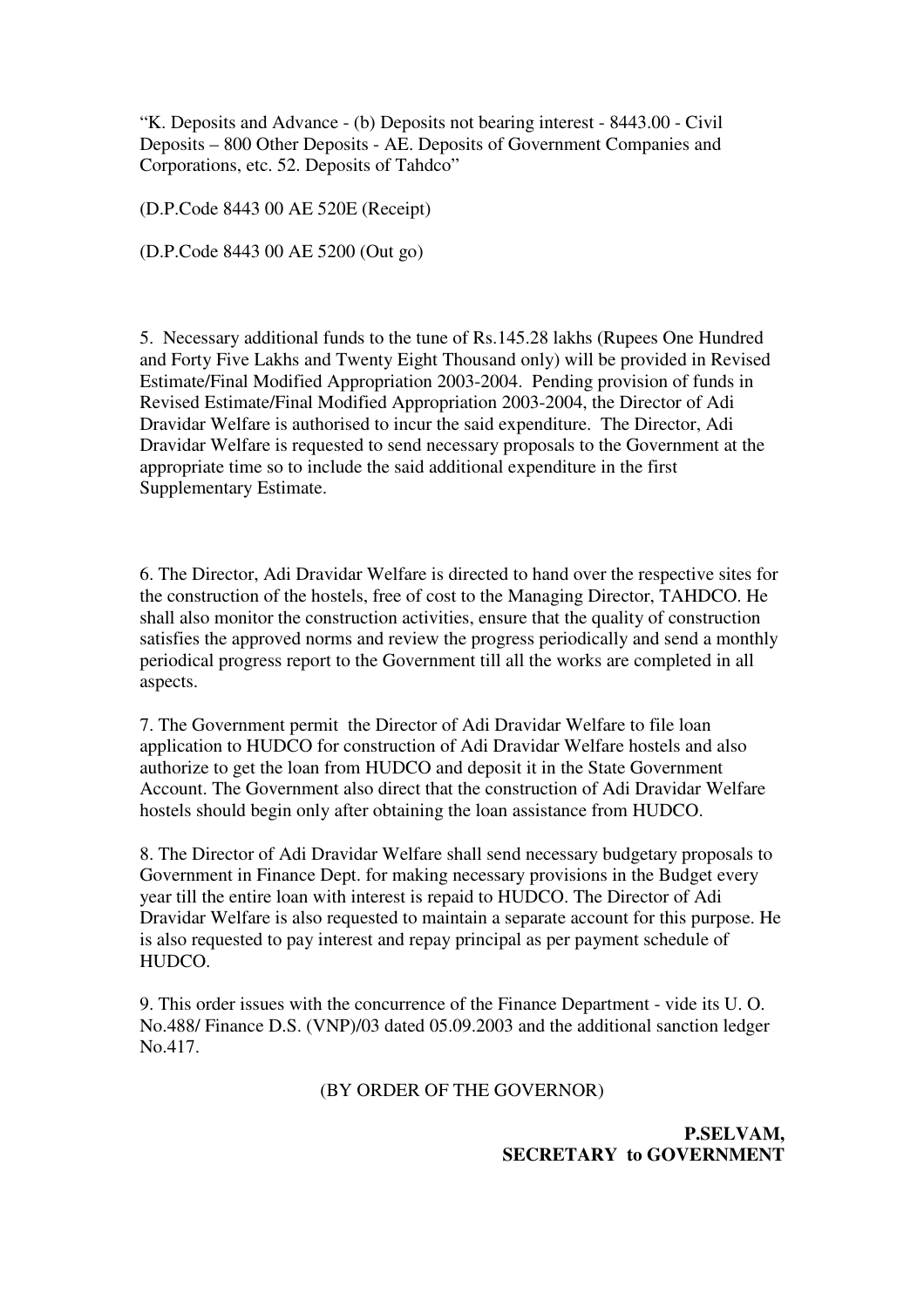To

The Director of Adi Dravidar Welfare, Chennai - 5.

The Director of Tribal Welfare, Chennai - 5.

The Managing Director, Tahdco, Chennai -101.

The Regional Chief, HUDCO, C.M.D.A Tower-II, Egmore, Chennai - 8.

The Accountant - General, Chennai- 18/ Chennai - 35/ Chennai - 6.

The Pay and Accounts Officer, Chennai - 5/ Chennai -35.

The Director of Rural Development, Panagal Buildings, Chennai -15.

All Collectors

Copy to:

The Finance ((SW)/W&M/LC/BG-I/BG-II)/Rural Development/Backward Classes, Most Backward Classes and Minorities Welfare Dept. Chennai - 9.

The P.A. to Minister, Adi Dravidar Welfare, Chennai - 9.

Chief Minister's Office, Chennai -9.

/Forwarded/by order/

# **(P.THANGAVELU) UNDER SECRETARY TO GOVERNMENT**

#### **ANNEXURE TO G.O. (MS) No.195 A.D. & T.W. DEPT DT.05.09.2003**

# **LIST OF ADW HOSTELS APPROVED FOR CONSTRUCTION DURING 03- 04**

| Sl.No. District | Name of Adi Dravidar<br><b>Welfare Hostel</b> | Name of<br>M.L.A.Constituency |
|-----------------|-----------------------------------------------|-------------------------------|
|                 |                                               |                               |
| Kancheepuram    | 1. 1. Adi Dravidar<br><b>Welfare Boys</b>     | <b>Uthiramerur</b>            |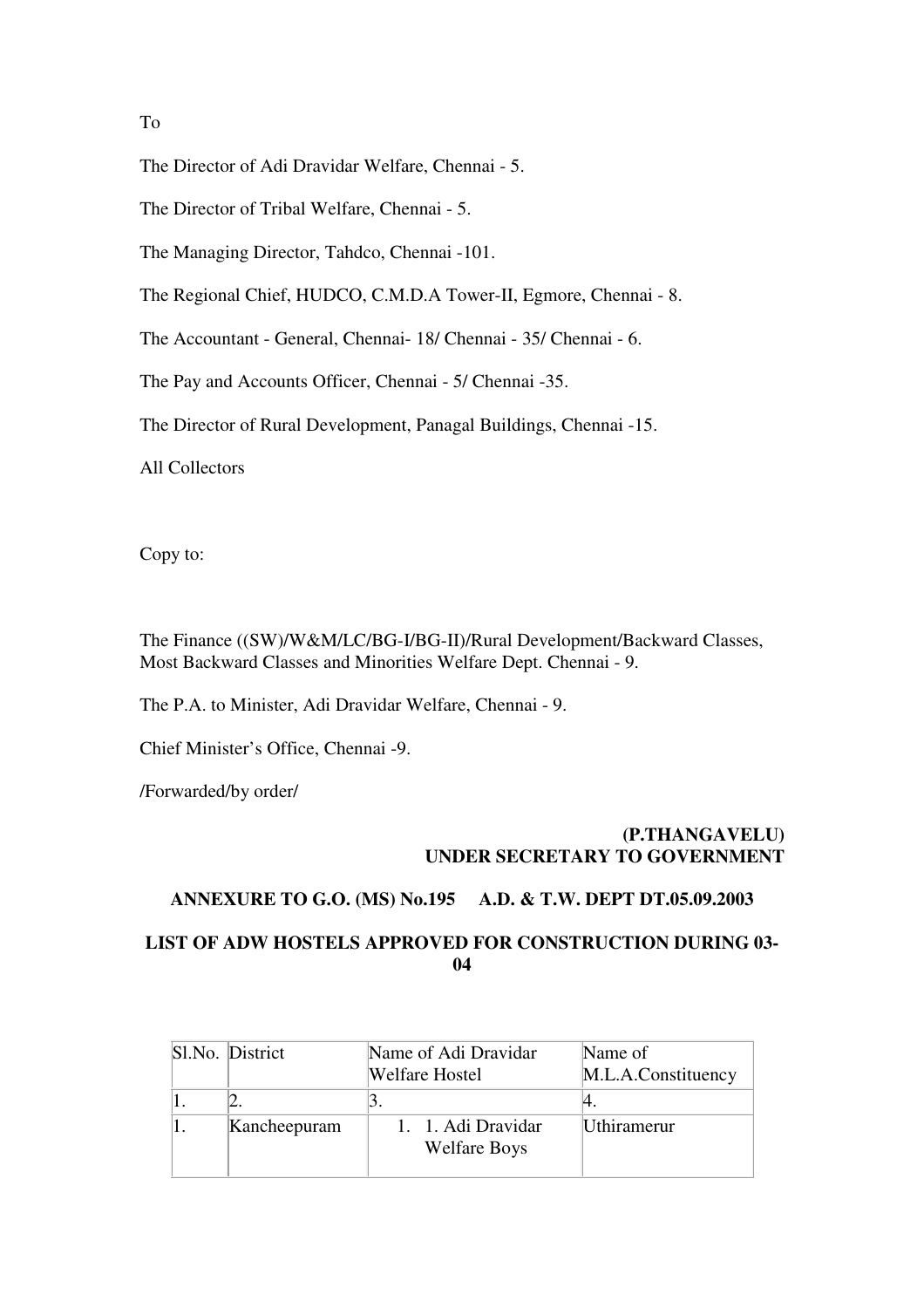|    |            |    | Hostel, Wallajabad                           |                     |
|----|------------|----|----------------------------------------------|---------------------|
|    |            | 1. | 2. ADW Girls<br>Hostel,<br>Choonambedu       | Cheyyur             |
|    |            |    | 1. 3. ADW Boys<br>Hostel,<br>Kaliyampoondi.  | Uthiramerur         |
|    |            | 1. | 4. ADW Boys<br>Hostel, Perunagar.            | Uthiramerur         |
|    |            | 1. | 5. ADW Boys<br>Hostel, Pukkathurai.          | Madurandaham        |
|    |            |    | 1. 6. ADW Boys<br>Hostel,<br>Thirumudiwakkam | Thambaram           |
|    |            |    | 1. 7. ADW Boys<br>Hostel,<br>Rettamangalam   | Kanchipuram         |
| 2. | Pudukottai |    | 1. 8. ADW Boys<br>Hostel<br>Kandarvakottai   | Pudukottai          |
|    |            | 1. | 9. ADW BOYS<br>Hostel<br>Kulathur            | Kulathur            |
|    |            | 1. | 10. ADW Boys<br>Hostel,<br>Vallathirakottai. | Alangudi            |
|    |            | 1. | 11. ADW Boys<br>Hostel,<br>Kothamangalam     | Kothamangalam       |
|    |            | 1. | 12. ADW Boys<br>Hostel,<br>Mullankurchi      | Mullankurichi North |
|    |            | 1. | 13. ADW Boys<br>Hostel, Vadakkadu            | Alangudi            |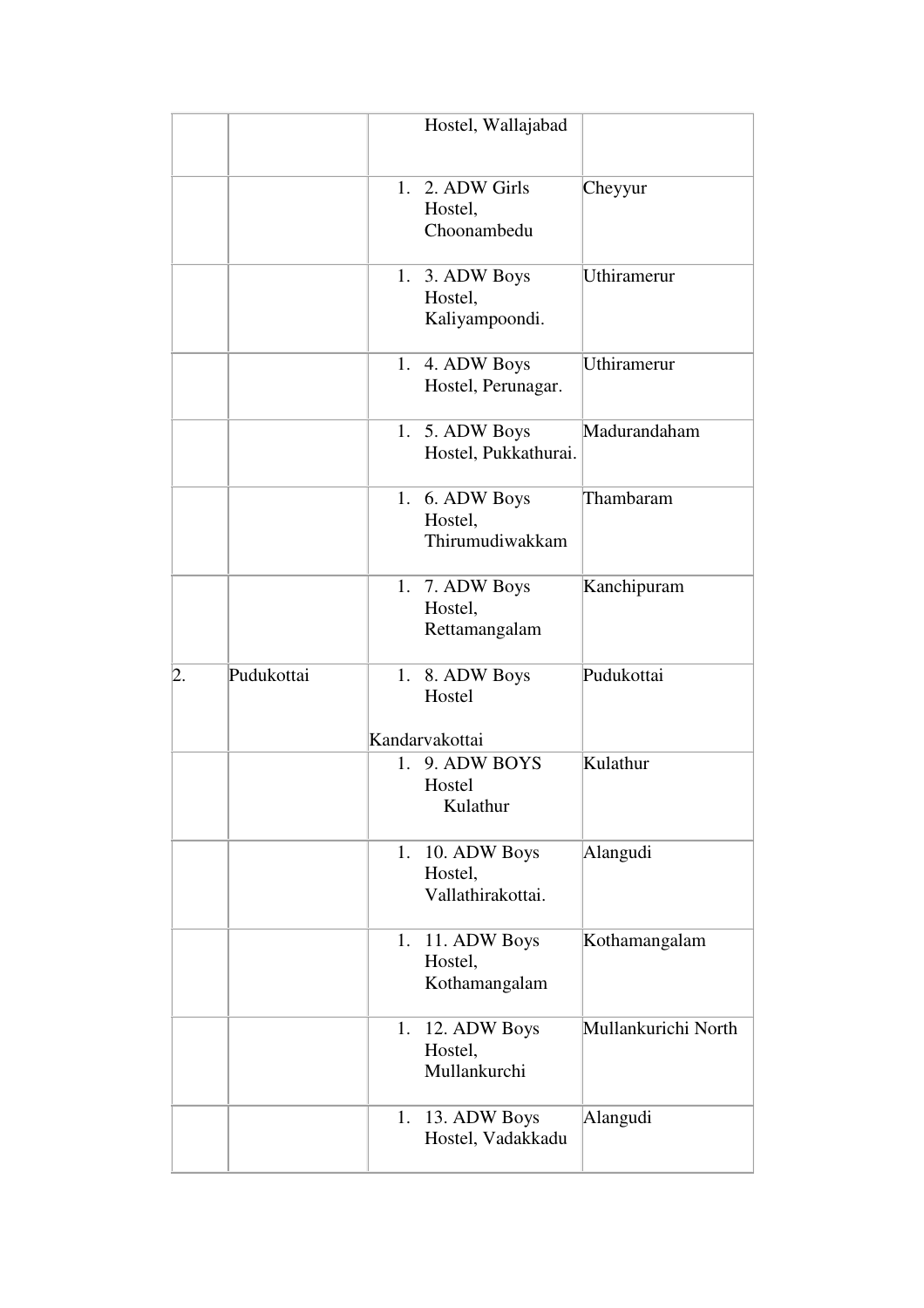|    |              | 14. ADW Boys<br>1.<br>Hostel,<br>Nachanthupatti | Thirumayam    |
|----|--------------|-------------------------------------------------|---------------|
|    |              | 15. ADW Boys<br>1.<br>Hostel,<br>Avudaiyarkoil. | Avudaiyarkoil |
|    |              | 16. ADW Boys<br>1.<br>Hostel,<br>Manamelkudi    | Aranthangi    |
| 3. | Theni        | 17. ADW Boys<br>1.<br>Hostel, K.Pudupatti.      | Kambam        |
|    |              | 18.ADW Boys Hostel,<br>Andipatti                | Andipatti     |
| 4. | Virudhunagar | 19. ADW Boys Hostel,<br>Chinnakamanpatti        | Sattur        |
|    |              | 20. ADW Boys Hostel,<br>Mangalam                | Sivakasi      |
| 5. | Sivagangai   | 21. ADW Boys Hostel,<br>Kalaiyarkoil,           | Sivagangai    |
|    |              | 22.ADW Boys Hotel Kallal Karaikudi              |               |
|    |              | 23.ADW Boys Hostel,<br>Nattarasankottai         | Sivagangai    |
|    |              | 24.ADW Boys Hostel,<br>Pazhayanur               | Manamadurai   |
|    |              | 25.ADW Boys Hostel,<br>Karaikudi                | Karaikudi     |
|    |              | 26.ADW Girls Hostel,<br>Thirupattur             | Thirupattur   |
|    |              | 27ADW Boys Hostel,<br>Baganeri                  | Sivagangai    |
| 6. | Madurai      | 28.ADW Boys Hostel,<br>Ammapatti                | Sedapatti     |
|    |              | 29.ADW Boys Hostel,<br>Alanganallur             | Cholavandan   |
|    |              | 30.ADW Boys Hostel,<br>Cholavandan              | Cholavandan   |
|    |              | 31.ADW Boys Hostel,<br>Kondaiyampatti           | Cholavandan   |
| 7. | Vellore      | 32.ADW Boys Hostel,<br>Nemili                   | Arakonam      |
|    |              | 33.ADW Boys Hostel,<br>Anaikattu                | Anaikattu     |
| 8. | Villupuram   | 34.ADW Boys Hostel,<br>Dindivanam               | Dindivanam    |